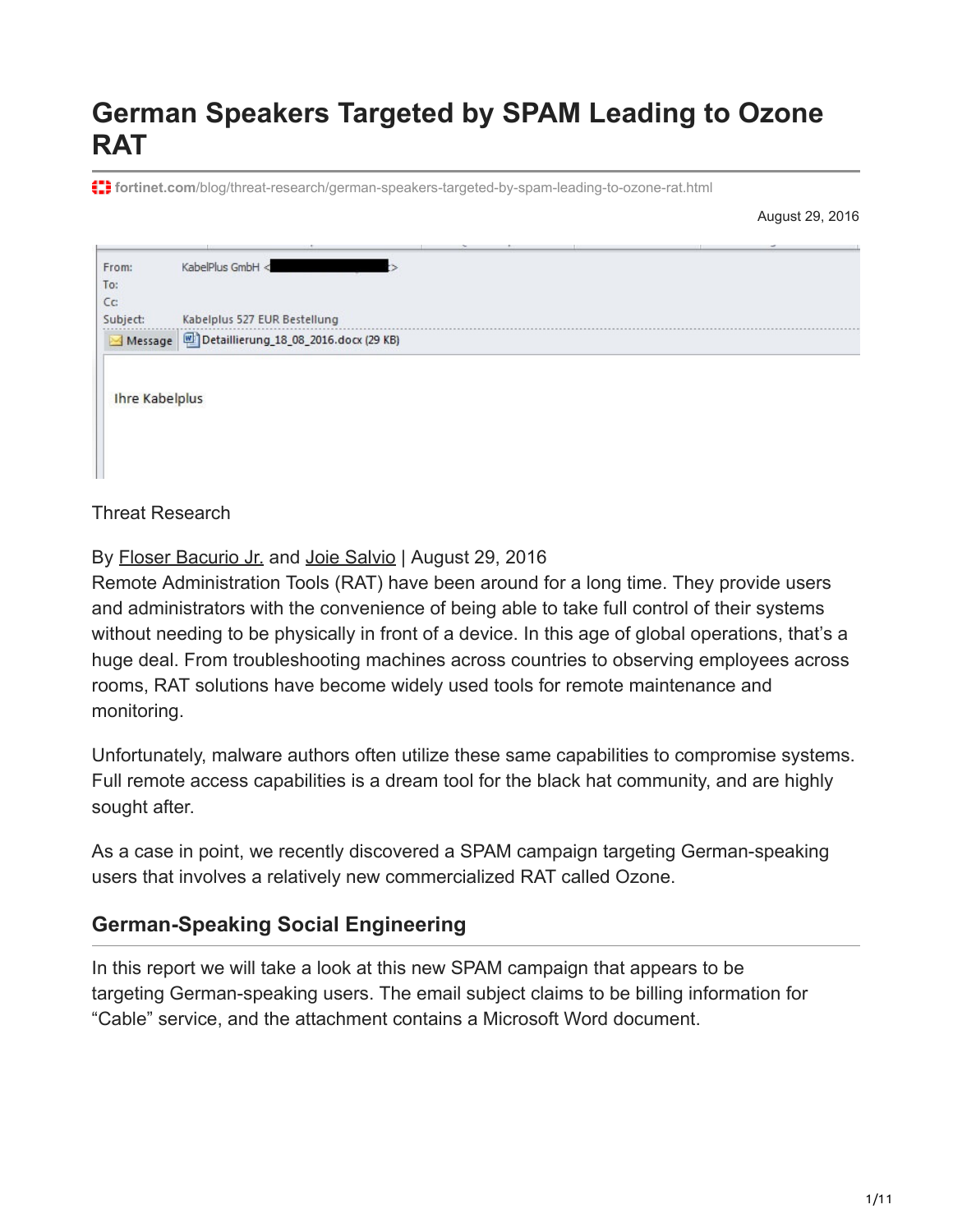|                       |                              |  | $\overline{\phantom{a}}$ |
|-----------------------|------------------------------|--|--------------------------|
| From:                 | KabelPlus GmbH <             |  |                          |
| To:                   |                              |  |                          |
| Cc:                   |                              |  |                          |
| Subject:              | Kabelplus 527 EUR Bestellung |  |                          |
|                       | Message 2016.docx (29 KB)    |  |                          |
|                       |                              |  |                          |
| <b>Ihre Kabelplus</b> |                              |  |                          |
|                       |                              |  |                          |
|                       |                              |  |                          |

*Fig.1 Spam Email with German message*

Microsoft Word documents with malicious downloader Macros are quite common. In this case, however, the attacker is using a rather old, but possibly still very effective scheme. Attached to the document is a javascript with a small thumbnail of what the recipient is intended to assume is their cable bill. It comes with the classic instruction to double-click on the image to see it fully. As expected, doing so executes a malicious javascript, and initiates the next step in the infection chain.



*Fig.2 Document File with the disguised javascript*

The malicious JavaScript begins to install a fake SSL Certificate, and sets proxies on IE, Chrome, and Mozilla browsers to a remote Proxy Auto Config (PAC) file. The address to the PAC file is a TOR URL (a tool that allows people to communicate anonymously on the Internet) that is randomly selected from its hard-coded configuration. It allows the system to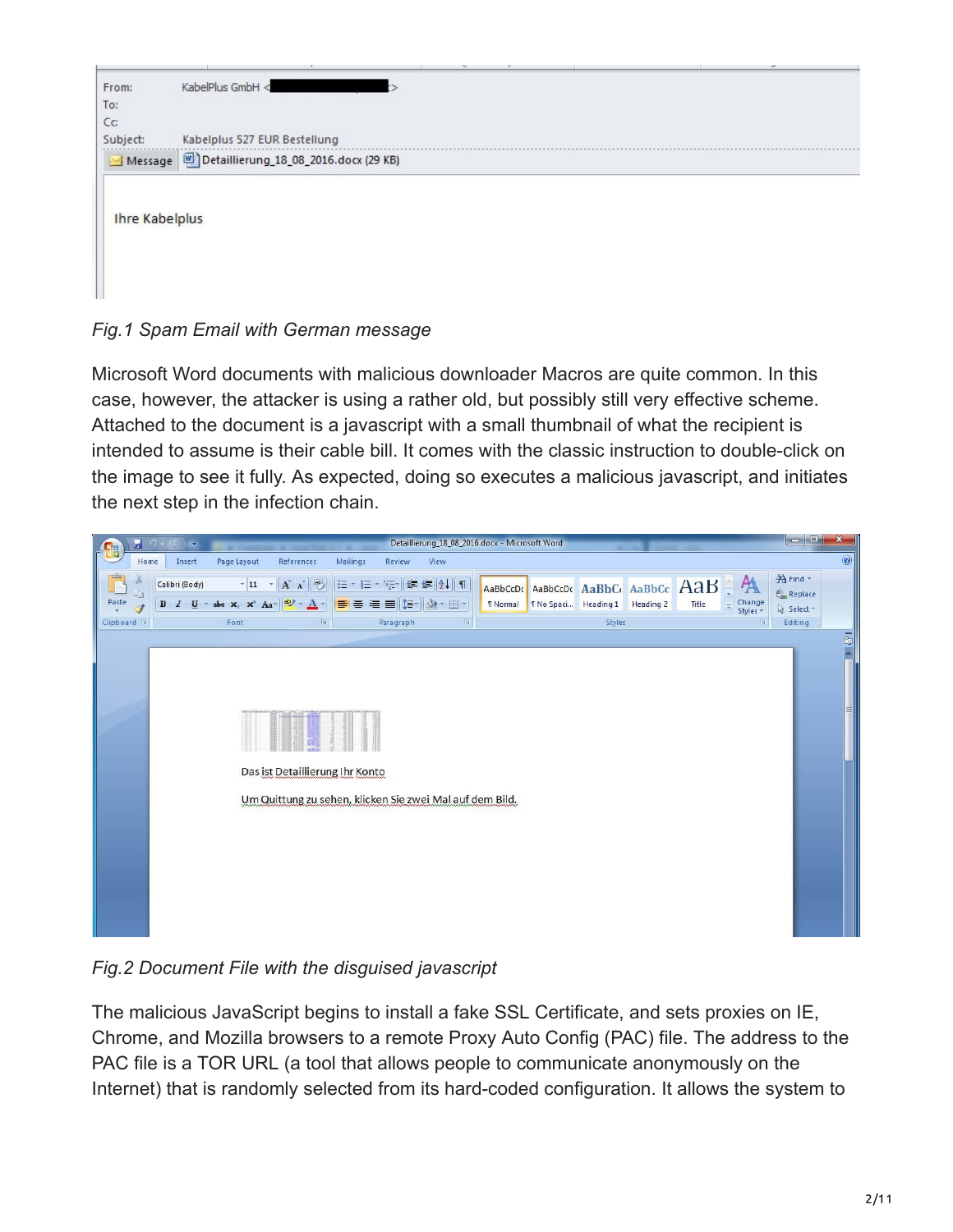access the attacker's TOR site without installing TOR proxy software, by using ".to" (Tor2Web) and ".link" (Onion Link) URL extensions. These services act as relays between the TOR network and the Web.

. ["bdinfirb5mmzyeft.onion", "c4yrkp7msu7qjvpp.onion", "3yk6feakkp3mctu3.onion", "uokdic4g24tkbzpb.onion"],z1:["to", "link"],zlp:["https", "https"],

### *Fig.3 TOR URL config*

This is a very common setup for man-in-the-middle (MITM) attacks. By setting the browser proxies, the attacker can lead users to phishing pages like banks, payment sites, credit card companies, etc. It would not be a surprise to learn that those pages are registered using the installed fake SSL Certificate to assure users that the sites being accessed are legitimate and secure.



*Fig.4 Installed Fake SSL Certificate Information*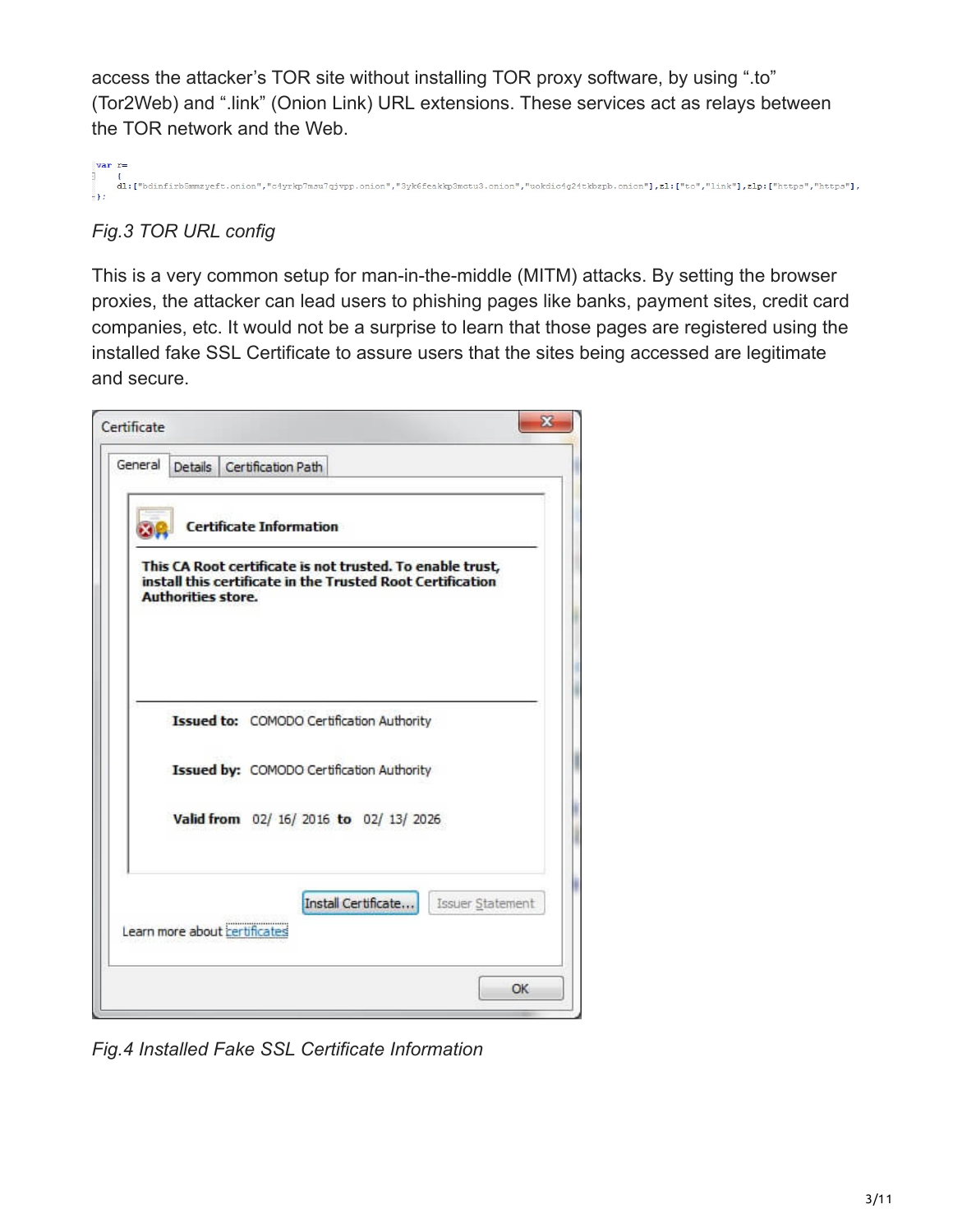|                    |                                                                                                                                                                                                 | Trusted Publ <sup>4</sup>                                                                                                                                                                                                                        |
|--------------------|-------------------------------------------------------------------------------------------------------------------------------------------------------------------------------------------------|--------------------------------------------------------------------------------------------------------------------------------------------------------------------------------------------------------------------------------------------------|
|                    |                                                                                                                                                                                                 | Friendly ! ^                                                                                                                                                                                                                                     |
| AddTrust External  | 5/30/2020                                                                                                                                                                                       | The USEF $=$                                                                                                                                                                                                                                     |
| Baltimore CyberTru | 5/13/2025                                                                                                                                                                                       | DigiCert E                                                                                                                                                                                                                                       |
|                    |                                                                                                                                                                                                 | VeriSian (                                                                                                                                                                                                                                       |
|                    | 2/13/2026                                                                                                                                                                                       | $<$ None $>$                                                                                                                                                                                                                                     |
|                    |                                                                                                                                                                                                 | Microsoft                                                                                                                                                                                                                                        |
|                    |                                                                                                                                                                                                 | <b>DigiCert</b>                                                                                                                                                                                                                                  |
|                    |                                                                                                                                                                                                 | <b>DigiCert</b>                                                                                                                                                                                                                                  |
|                    |                                                                                                                                                                                                 | <b>DigiCert</b>                                                                                                                                                                                                                                  |
|                    |                                                                                                                                                                                                 |                                                                                                                                                                                                                                                  |
|                    |                                                                                                                                                                                                 | Advanced                                                                                                                                                                                                                                         |
|                    |                                                                                                                                                                                                 |                                                                                                                                                                                                                                                  |
|                    |                                                                                                                                                                                                 |                                                                                                                                                                                                                                                  |
|                    | Issued By<br>Class 3 Public Primary Certificatio<br>COMODO Certification Authority<br>Copyright (c) 1997 Microsoft Corp.<br>DigiCert High Assurance EV Root CA<br>DigiCert High Assur<br>Remove | <b>Trusted Root Certification Authorities</b><br>Expiratio<br>Class 3 Public Prima<br>8/2/2028<br>COMODO Certificati<br>Copyright (c) 1997<br>12/31/1999<br>DigiCert Assured ID<br>11/10/2031<br>DigiCert Global Roo<br>11/10/2031<br>11/10/2031 |

*Fig. 5 Fake Certificate Installed in IE*

As if not satisfied with installing a man-in-the-middle attack, the script then downloads a RAT server.

#### **The Ozone RAT Server and Core Module**

Upon searching for similar samples of the downloaded executable, some versions were found to include debug information pointing to Ozone RAT. The similarities between these samples and the code in our lab suggested that the executable is the Ozone RAT's server component, and was built using the tool. This assumption was further confirmed in our tests on the RAT that we discuss later in this article.

It turns out that this is the "loader-only" version of the server. The core module (DLL), containing all the RAT capabilities, needs to be received from the client first. In this case, after informing the client of the server's existence, it then waits for the client to manually initiate the sending of the module.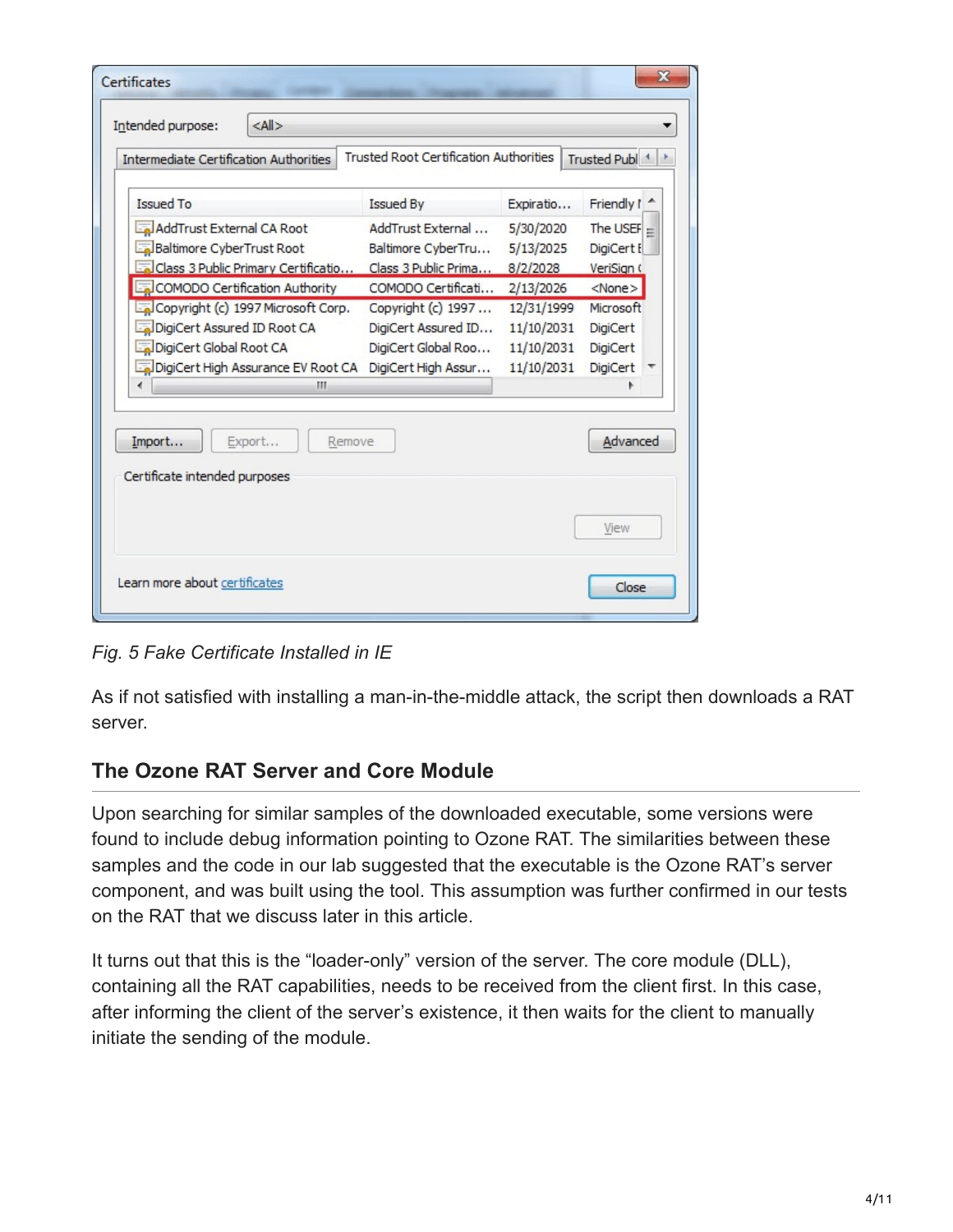

*Fig. 6 Server must wait for the core DLL from client*

Once the encrypted core module is sent, it is dropped as "data.dbf" to the same path as the server. This is later read and decrypted in memory for loading. This same file can also be found in the Ozone package.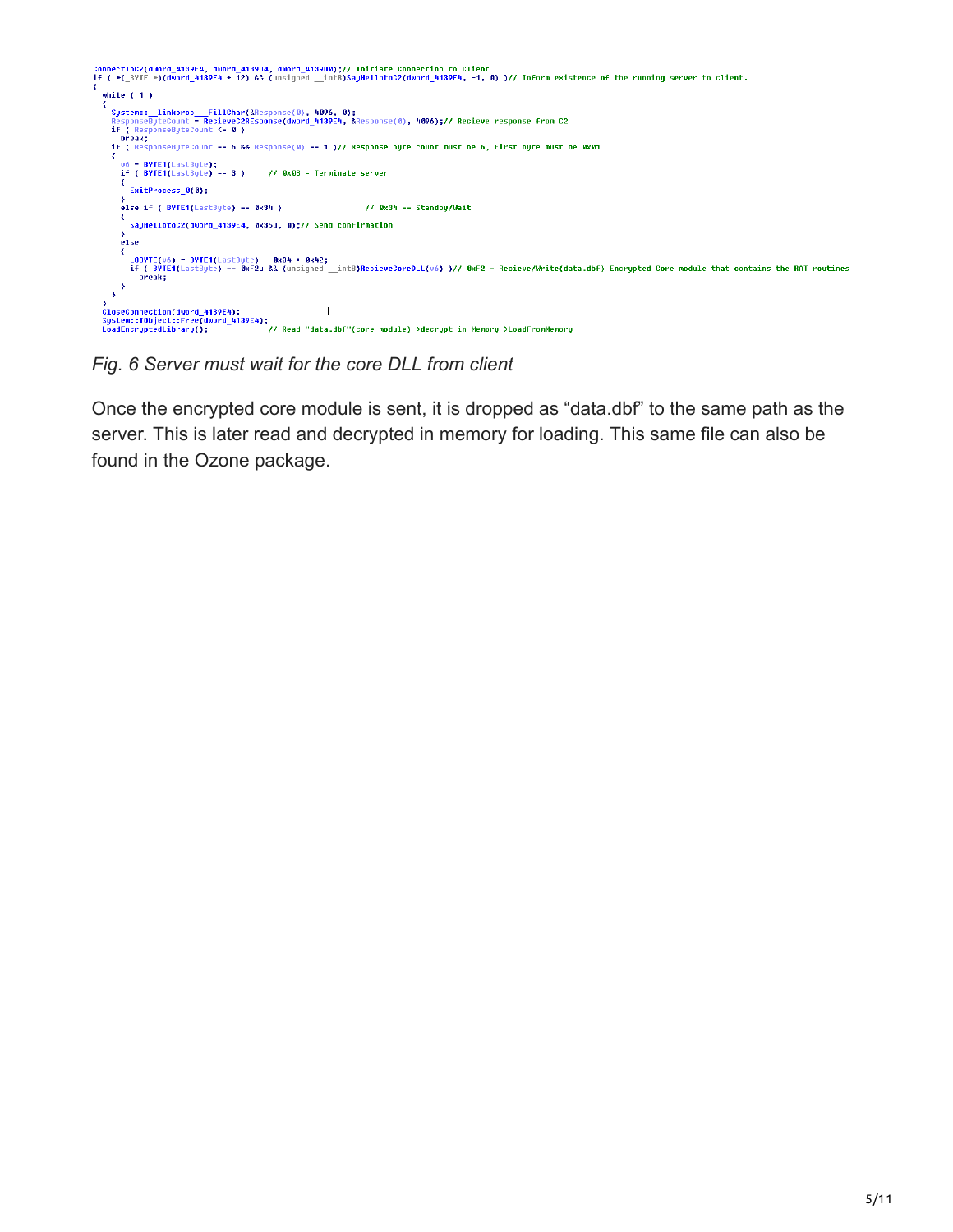| Address               | Hex       | dump                 |          |           |           |                |          |          |           |                      |          |                      |             |                 |          |          | ASCII                                                                                                                                                                                                                                                                                                            |
|-----------------------|-----------|----------------------|----------|-----------|-----------|----------------|----------|----------|-----------|----------------------|----------|----------------------|-------------|-----------------|----------|----------|------------------------------------------------------------------------------------------------------------------------------------------------------------------------------------------------------------------------------------------------------------------------------------------------------------------|
| 0014A8E8 <br>0014A8F8 | 00<br>90  | зс<br>øз             | 05<br>86 | 00<br>38  | 29<br>B9  | 50<br>82       | 8Е<br>80 | 67<br>8B | BЕ<br>15  | EВ<br>63             | 12<br>38 | 52<br>AA             | F6<br>49    | C8<br>30        | FЗ<br>45 | 99<br>52 | .<≄.)PÄ≈∃S¢R÷≞≼ŏ<br>£♥ā8i e°î ï Sc8¬I0ER                                                                                                                                                                                                                                                                         |
| 0014A908              | 20        | 6В                   | 88       | 02        | 90        | <b>AA</b>      | E0       | 08       | АØ        | 2А                   | вз       | 22                   | 42          | СC              | ΑF       | 43       | kē@ˬ∞◘á*¦"B⊫≫C                                                                                                                                                                                                                                                                                                   |
| 0014A918<br>0014A928  | 98<br>EE  | 8D<br>D5             | 42<br>5B | A1<br>ВF  | вс<br>AD  | 33<br>AВ       | 57<br>60 | 8F<br>36 | DD<br>В6  | cв<br>52             | 4A<br>AВ | DD<br>76             | B7<br>сø    | BВ<br>C5        | DE<br>04 | D6<br>5A | yiBi <sup>a</sup> 3W <b>A TJ ni Ir</b><br>∈F[¬∔½m6  R½∪ ↔◆Z                                                                                                                                                                                                                                                      |
| 0014A938<br>0014A948  | 50<br>70  | 5A<br>E7             | 50<br>30 | 45<br>5A  | 41<br>в6  | 56<br>DE       | 6Е<br>FE | 63<br>DD | CА<br>DD  | 61<br>F3             | 96<br>СF | 40<br>DD             | 17<br>FЗ    | 17<br>СF        | 9F<br>7В | зЕ<br>E7 | PZPEAVnc≏aūL‡‡∫>                                                                                                                                                                                                                                                                                                 |
| 0014A958              | ВF        | DВ                   | EF       | 9E        | FF        | 8F             | ВD       | FE       | 8F        | 7В                   | ØD       | 64                   | 8Е          | 38              | DВ       | CD       | )γ0ZH  ∎  ≤≐ ≤≛(γ<br>h∎oβ_A"•A(.dÄ8∎=                                                                                                                                                                                                                                                                            |
| 0014A968<br>0014A978  | D1<br>19  | B9<br>8Α             | 31<br>33 | 81<br>FF  | 86<br>ВF  | 18<br>80       | 71<br>30 | 8D<br>СF | øc<br>75  | 55<br>89             | 53<br>98 | øc<br>4Ε             | вø<br>DВ    | 31<br>F9        | 6F<br>44 | 90<br>FC | ਜੀ 1üâ†qì.US. <i></i> ≋1o£<br>∔è3 ┑ì0≐uгÿN∎∙D™                                                                                                                                                                                                                                                                   |
| 0014A988              | 58        | BВ                   | ØЗ       | 73        | 5F        | 16             | 2Е       | ВA       | BВ        | 3D                   | 4D       | 89                   | 88          | 6D              | AЕ       | 87       | X¶♥s___.∥¶=M⊏ଆନ≪ହ                                                                                                                                                                                                                                                                                                |
| 0014A998<br>0014A9A8  | D6<br>AD  | F8<br>63             | 74<br>67 | FA<br>5A  | 6F<br>CА  | 15<br>4D       | B7<br>45 | 88<br>зв | ЕA<br>60  | A1<br>06             | 06<br>Α7 | DE<br>59             | 16<br>25    | A1<br>DD        | в5<br>E0 | 3В<br>D9 | π°t·o§η èΩi <b>≄∥….</b> ii;<br>∔ogZ≏ME;m≙2Y/∎∝'                                                                                                                                                                                                                                                                  |
| 0014A9B8              | 37        | EF                   | cс       | FF        | FB        | E7             | 33       | 46       | 19        | 9Α                   | 34       | FЗ                   | ЗВ          | 3D              | ØС       | 96       | 7∩⊩ Jา3F∔ü4≼:=.ū                                                                                                                                                                                                                                                                                                 |
| 0014A9C8<br>0014A9D8  | 7Ε<br>56  | 15<br>B <sub>3</sub> | 90<br>D1 | E1<br>59  | 9Ε<br>85  | 4F<br>36       | A1<br>A1 | 82<br>42 | 35<br>D8  | 86<br>E <sub>2</sub> | 24<br>91 | СF<br>D <sub>2</sub> | 54<br>DЗ    | EЗ<br>60        | ØC<br>24 | F2<br>DD | ″S¥BAOie5â\$≐Tπ.≧<br>Ul구Yā6 [B수Pæㅠ౻*화]                                                                                                                                                                                                                                                                           |
| 0014A9E8<br>0014A9F8  | 6F<br>7С  | 8Ε<br>31             | сø<br>93 | 08<br>23  | сз<br>EF  | E0<br>50       | 54<br>øc | 61<br>66 | F6<br>D7  | 8A<br>B7             | 5A<br>øF | AD<br>77             | 93<br>вø    | 31<br>DØ        | 7F<br>АF | 5Е<br>ВE | oÄM⊒⊦∝Ta÷èZ∔ō1∆<br>¦1ō#∩].f <del>  </del> m្※w <del>╨</del> ∘≔                                                                                                                                                                                                                                                   |
| 0014AA08              | EF        | AВ                   | E1       | 80        | 9Β        | FC             | 1F       | FE       | 60        | 73                   | ΑA       | 61                   | 80          | СD              | 43       | 7F       | ∩½B▼∎ms⊐aî=C∆                                                                                                                                                                                                                                                                                                   |
| 0014AA18<br>0014AA28  | F2<br>42  | FF<br>FC             | 24<br>D8 | 86<br>СЗ  | ΑЗ<br>зс  | 60<br>10       | 80<br>96 | EC<br>85 | 9F<br>60  | 3D<br>42             | 7D<br>01 | ΑF<br>Β5             | E8<br>80    | 90<br>7А        | F6<br>18 | 60<br>33 | 698†£`ClY=}<br>B™†K∟ūñ lB©¶ îz†3                                                                                                                                                                                                                                                                                 |
| 0014AA38              | CЗ        | DF                   | ED       | зв        | FE        | вø             | F4       | 9Α       | 64        | 34                   | C1       | 4F                   | Α2          | DD              | 72       | 47       | -∳;∎∰rüd4∸0ó∥rG                                                                                                                                                                                                                                                                                                  |
| 0014AA48<br>0014AA58  | 8Е<br>CЗ  | ØF<br>1F             | 7Ε<br>2В | C7<br>ЕA  | DD<br>ØF  | 87<br>8C       | 02<br>EF | 6А<br>ВF | F7<br>4F  | 25<br>ЗD             | E1<br>C9 | 54<br>6A             | 54<br>56    | ØD<br>08        | ЗF<br>14 | зв<br>80 | Ä*″⊪ ÇƏj≈%BTT.<br>⊦▼+Ω*î∩┑O=╔jV◘¶i                                                                                                                                                                                                                                                                               |
| 0014AA68              | 81        | 23<br>FE             | 31       | ВF        | FD<br>19  | 61<br>2А       | СA       | ØF       | D4        | 2D<br>5В             | 87       | 99<br>31             | 50<br>62    | 89              | 94<br>05 | ВA       | ü#1¬≧a≞*≞–çŏ∖⊓ö∥<br>@■≑w↓*∋F∾[º1bū≄Ë                                                                                                                                                                                                                                                                             |
| 0014AA78<br>0014AA88  | 40<br>6D  | øc                   | D8<br>E9 | 77<br>FF  | 6C        | зс             | 70<br>ВΕ | 46<br>4A | ΑF<br>9Ε  | 82                   | 87<br>9F | 4F                   | 08          | 96<br>D1        | DE       | 4C<br>ЯE | m.8 l<ªJAõfO⊡ <del>r</del> ∎∾                                                                                                                                                                                                                                                                                    |
| 0014AA98<br>0014AAA8  | ØF<br>FF  | СА<br>10             | 43<br>D5 | 7F<br>C1  | 60<br>86  | 7F<br>C4       | DC<br>78 | 76<br>1A | A1<br>C4  | D6<br>35             | F7<br>1E | 9F<br>1E             | FF<br>82    | CС<br>90        | ЗF<br>48 | FF<br>75 | *ĒCO`OÜv;Ō+Ÿ<br>∟F∸&−x +—5▲▲ó£Hu                                                                                                                                                                                                                                                                                 |
| 0014AAB8              | 5A        | AА                   | AВ       | вз        | 23        | D <sub>8</sub> | D1       | Β7       | ЗА        | 5F                   | C6       | 43                   | 50          | 68              | E1       | 81       | Z¬½ #┭┭╖:_FCPhBü                                                                                                                                                                                                                                                                                                 |
| 0014AAC8<br>0014AAD8  | ØЗ<br>E0  | 26<br>99             | 57<br>68 | 48<br>35  | 05<br>34  | 9Β<br>9Α       | 28<br>89 | 7А<br>F2 | 84<br>D7  | 29<br>FC             | F5<br>СD | ЗА<br>7F             | СF<br>FA    | ØE<br>DD        | 54<br>43 | 29<br>7F | (TR≐:läs)¢#HW&<br>∝ŏh54üë≥∦™=∆∙∎C∆                                                                                                                                                                                                                                                                               |
| 0014AAE8              | 08        | В6                   | FC       | 72        | AЕ        | øc             | вс       | ØF       | FC        | вø                   | FE       | 98                   | 7F          | E2              | 87       | F8       | M∦™r≪.≝*™‱∎ÿ∆Γç°                                                                                                                                                                                                                                                                                                 |
| 0014AAF8<br>0014AB08  | FC<br>87  | ΑЗ<br>9Ε             | 83<br>19 | 26<br>38  | сз<br>88  | FD<br>55       | 68<br>ЗА | 7F<br>E2 | 88<br>08  | СF<br>79             | 67<br>FF | 7С<br>18             | 2D<br>A1    | 56<br>ØD        | ΑЗ<br>47 | 4E<br>8Α | ™úā&⊦≥h∆ē≐g¦–VúN<br>çA∔8ēU:Γ <mark>⊡</mark> y ≁ī.Gé                                                                                                                                                                                                                                                              |
| 0014AB18<br>0014AB28  | 07<br>ВF  | FØ<br>10             | 2C<br>56 | 98<br>F5  | 32<br>97  | FØ<br>5F       | 07<br>18 | 5Е<br>C4 | 53<br>11  | D <sub>2</sub><br>вв | E9<br>7А | Β4<br>38             | FA<br>F8    | 85<br>9F        | D1<br>02 | 24<br>67 | ∙≡,ΰ2≡∙^Sπθ ∙à∓\$<br>┑▶∪Jū_+—◀╗z8°∮@g                                                                                                                                                                                                                                                                            |
| 0014AB38              | 53        | 51                   | AЕ       | DЗ        | 21        | 87             | Я6       | F7       |           | 71                   | 18       | 73                   | øF          | EF              | 8Ε       | 38       | ŚQ⊹≞†Ωª≈⊩q†s*∩ä8                                                                                                                                                                                                                                                                                                 |
| 0014AB48              | 31        |                      |          |           |           |                |          | 80       | FF        | 51                   | зс       | 61                   | 8B          | 51              | 47       | 02       |                                                                                                                                                                                                                                                                                                                  |
|                       |           | D5                   | DF       | ØA        | 33        | 20             | CЕ       |          |           |                      |          |                      |             |                 |          |          | 1 P 3—19 Q <aïqg8< th=""></aïqg8<>                                                                                                                                                                                                                                                                               |
| Address               | Hex<br>4D |                      | dump     |           |           | øø             |          |          | 04        |                      |          | øø                   |             |                 |          | øø       | ASCII                                                                                                                                                                                                                                                                                                            |
| 00980E40<br>00980E50  | в8        | 58<br>00             | 50<br>00 | 00<br>øø  | 02<br>øø  | øø             | 00<br>00 | 00<br>øø | 40        | 00<br>00             | ØF<br>18 | øø                   | F۴<br>00    | FF<br>øø        | 00<br>øø | øø       | М2Р.В. ♦ Ж<br>1. U +                                                                                                                                                                                                                                                                                             |
| 00980E60<br>00980E70  | øø<br>øø  | øø<br>øø             | øø<br>00 | øø<br>00  | øø<br>øø  | øø<br>00       | øø<br>00 | øø<br>00 | øø<br>00  | øø<br>00             | 00<br>00 | øø<br>00             | øø<br>00    | øø<br>01        | øø<br>øø | øø<br>øø | .                                                                                                                                                                                                                                                                                                                |
| 00980E80              | BЯ        | 10                   | øø       | ин        |           | Β4             | ич       | СD       |           |                      | и1       | 40                   | СD          | 21              | 90       | 90       | 8<br>∥) 871.=†10L=†ee                                                                                                                                                                                                                                                                                            |
| 00980E90<br>00980EA0  | 74        | 68<br>20             | 69<br>62 |           | 20        | 70             |          | 6Е<br>6Е |           |                      | 61<br>6Е | 60<br>64             | 20          | 6D              | 75<br>20 | 57       | This program mus<br>t be run under                                                                                                                                                                                                                                                                               |
| 00980EB0<br>00980EC0  | øø        | øø                   | 00       | 00        | ЙD<br>00  | ЙД<br>øø       | 00       | øø       | øø<br>øø  | 00<br>øø             | 00<br>øø | øø<br>øø             | 00<br>øø    | øø<br>øø        | øø<br>øø | øø<br>øø | in32\$7                                                                                                                                                                                                                                                                                                          |
| 00980ED0              | øø        | øø                   | 00       | 00        | øø        | øø             | 00       | øø       | 00        | øø                   | øø       | øø                   | 00          | øø              | 00       | øø       | . <u>.</u>                                                                                                                                                                                                                                                                                                       |
| 00980EE0<br>00980EF0  | øø<br>øø  | øø<br>øø             | 00<br>00 | 00<br>øø  | 00<br>00  | øø<br>øø       | 00<br>00 | 00<br>øø | 00<br>00  | 00<br>øø             | 00<br>00 | 00<br>00             | 00<br>00    | øø<br>øø        | øø<br>øø | øø<br>øø | . <u>.</u><br>.                                                                                                                                                                                                                                                                                                  |
| 00980F00              | øø        | øø.                  | øø       | øø        | øø        | øø             | øø       | 00       | øø        | øø                   | 00       | 00                   | 00          | øø              | ØØ       | ØØ       |                                                                                                                                                                                                                                                                                                                  |
| 00980F10<br>00980F20  | øø<br>øø  | øø<br>ØØ.            | øø<br>00 | øø<br>00  | øø<br>00  | øø<br>00       | øø<br>00 | øø<br>00 | øø<br>ØØ. | øø<br>00             | 00<br>00 | 00<br>00             | 00<br>00    | øø<br>ØØ        | øø<br>øø | øø<br>ØØ |                                                                                                                                                                                                                                                                                                                  |
| 00980F30              | 00<br>5и  | 00<br>45             | 00       | 00<br>00  | øø<br>4Γ. | 00<br>и1       | 00<br>ия | 00       | 00        | 00                   | 00       | 00                   | 00          | 00              | øø       | øø       | .                                                                                                                                                                                                                                                                                                                |
| 00980F40<br>00980F50  | øø        | 00                   | 00<br>øø | 00        | Eø        | 00             | 8Ε       | 00<br>A1 | 18<br>øв  | 01                   | 02       | 19                   | 00<br>øø    | 00<br>AΑ        | 00<br>04 | 00<br>øø | PE LOO + ESU<br>$\sim$ $\alpha$ A18884 $\neg$ $\bullet$                                                                                                                                                                                                                                                          |
| 00980F60<br>00980F70  | 00<br>øø  | 86<br>DЙ             | 00<br>04 | 00<br>00  | øø<br>øø  | 00<br>00       | 00<br>40 | 00<br>00 | 50<br>00  | EБ<br>10             | 04<br>00 | 00<br>00             | 00<br>00    | 10<br>02        | øø<br>øø | 00<br>øø | iã NF <del>≯</del> Pri                                                                                                                                                                                                                                                                                           |
| 00980F80              | 04        | ØЙ                   | øø       | ØЙ        | ØЙ        | ØЙ             | ØЙ       | ØЙ       | 04        | 00                   | 00       | ØЙ                   | 00          | øø              | ØЙ       | ØЙ       | $+$ $+$ $+$ $+$                                                                                                                                                                                                                                                                                                  |
| 00980F90<br>00980FA0  | øø<br>ØЙ  | 00<br>00             | 06<br>00 | øø<br>00  | ØЙ<br>00  | 04<br>00       | 00<br>00 | ØЙ<br>ØЙ | 00<br>00  | ØЙ<br>00             | 00<br>10 | 00<br>00             | Й2<br>00    | øø<br>10        | øø<br>ØЙ | 00<br>00 | $\bullet$ $\bullet$<br>. <del>.</del>                                                                                                                                                                                                                                                                            |
| 00980FB0              | øø        | 00                   | 00       | 00        | 10        | 00             | 00       | 00       | 00        | АØ                   | 05       | øø                   | 44          | øø              | øø       | 00       |                                                                                                                                                                                                                                                                                                                  |
| ดดลอด⊨∩ด<br>00980FD0  | שט<br>00  |                      | 00 00    | שט<br>-00 | 00        | 00             | שט<br>00 | שט<br>00 | שט<br>00  | 00                   | 00       | שט<br>00             | 00          | שט<br>00        | שט<br>00 | שט<br>00 | . <u>.</u>                                                                                                                                                                                                                                                                                                       |
| 00980FE0<br>00980FF0  | 00<br>00  | вø<br>00             | 05<br>00 | 00<br>00  | 48<br>00  | зЕ<br>00       | 00<br>00 | 00<br>00 | 00<br>00  | 00<br>00             | 00<br>00 | 00<br>00             | 00<br>00    | 00<br>00        | 00<br>00 | 00<br>00 | ○第48日 ND 2010 10:00                                                                                                                                                                                                                                                                                              |
| 00981000              | 00.       | 00                   | 00       | 00        | 00        | 00             | 00       | 00       | 00        | 00                   | 00       | 00                   | 00          | 00              | 00       | 00       |                                                                                                                                                                                                                                                                                                                  |
| 00981010<br>00981020  | 00<br>00  | 00<br>00             | 00<br>00 | 00<br>00  | 00<br>00  | 00<br>00       | 00<br>00 | 00<br>00 | 04<br>00  | 77<br>00             | 05<br>00 | 00<br>00             | 40<br>00    | 05<br>00        | 00<br>00 | 00<br>00 | $\cdots$ . $\cdots$<br>.                                                                                                                                                                                                                                                                                         |
| 00981030              | 00        | 00                   | 00       | 00        | 00        | 00             | 00       | 00       |           | 74                   | 65       | 78                   | 74          | 00              | 00       | 00       | <b>.</b> text                                                                                                                                                                                                                                                                                                    |
| 00981040<br>00981050  | 40<br>00  | яø<br>00             | 04<br>00 | 00<br>00  | 00<br>00  | 10<br>00       | 00<br>00 | 00<br>00 | 00<br>00  | A2<br>00             | 04<br>00 | 00<br>00             | 00<br>20    | 04<br>00        | 00<br>00 | 00<br>60 | @á♦ ▶ 6♦ ♦.<br>.                                                                                                                                                                                                                                                                                                 |
| 00981060<br>00981070  | 00        | 69<br>08             | 74<br>00 | 65<br>00  | 78<br>00  | 74<br>86       | 00<br>04 | 00<br>00 | 74<br>00  | 06<br>00             | 00<br>00 | 00<br>00             | 00<br>00    | сø<br>00        | 04<br>00 | 00<br>00 | .itext t⊕ .                                                                                                                                                                                                                                                                                                      |
| 00981080<br>00981090  | 00<br>F4  | 00<br>24             | 00<br>00 | 00<br>00  | 20<br>-00 | 00<br>DØ       | 00<br>04 | 60<br>00 | 2Е<br>-00 | 64<br>26             | 61<br>00 | 74                   | 61<br>00 00 | 00<br><b>AE</b> | 00<br>04 | 00<br>00 | $\begin{bmatrix} 1 & 2 & 3 \\ 4 & 1 & 3 \\ 5 & 1 & 8 \\ 15 & 15 & 8 \\ 11 & 11 & 11 \\ 12 & 12 & 11 \\ 13 & 13 & 11 \\ 14 & 11 & 11 \\ 15 & 12 & 11 \\ 16 & 13 & 11 \\ 18 & 13 & 11 \\ 19 & 11 & 11 \\ 11 & 12 & 11 & 11 \\ 13 & 13 & 11 & 11 \\ 14 & 12 & 11 & 11 \\ 15 & 13 & 11 & 11 \\ 16 & 13 & 11 & 11 \\$ |

*Fig. 7 Encrypted and decrypted core module*

It then uses a technique called Reflective DLL Injection, whereby it loads the decrypted module directly from memory using the Delphi API BTMemoryModule. This is commonly used for loading libraries directly from the binary's resource. However, in this case, since the module is not from the binary's actual resource, it's possibly just an attempt to hide the module from process inspections since modules loaded this way will not be included in a process' list of loaded libraries. It's also possible that it's just an adaptation of its other version. This is briefly discussed later while discussing the module's RAT capabilities.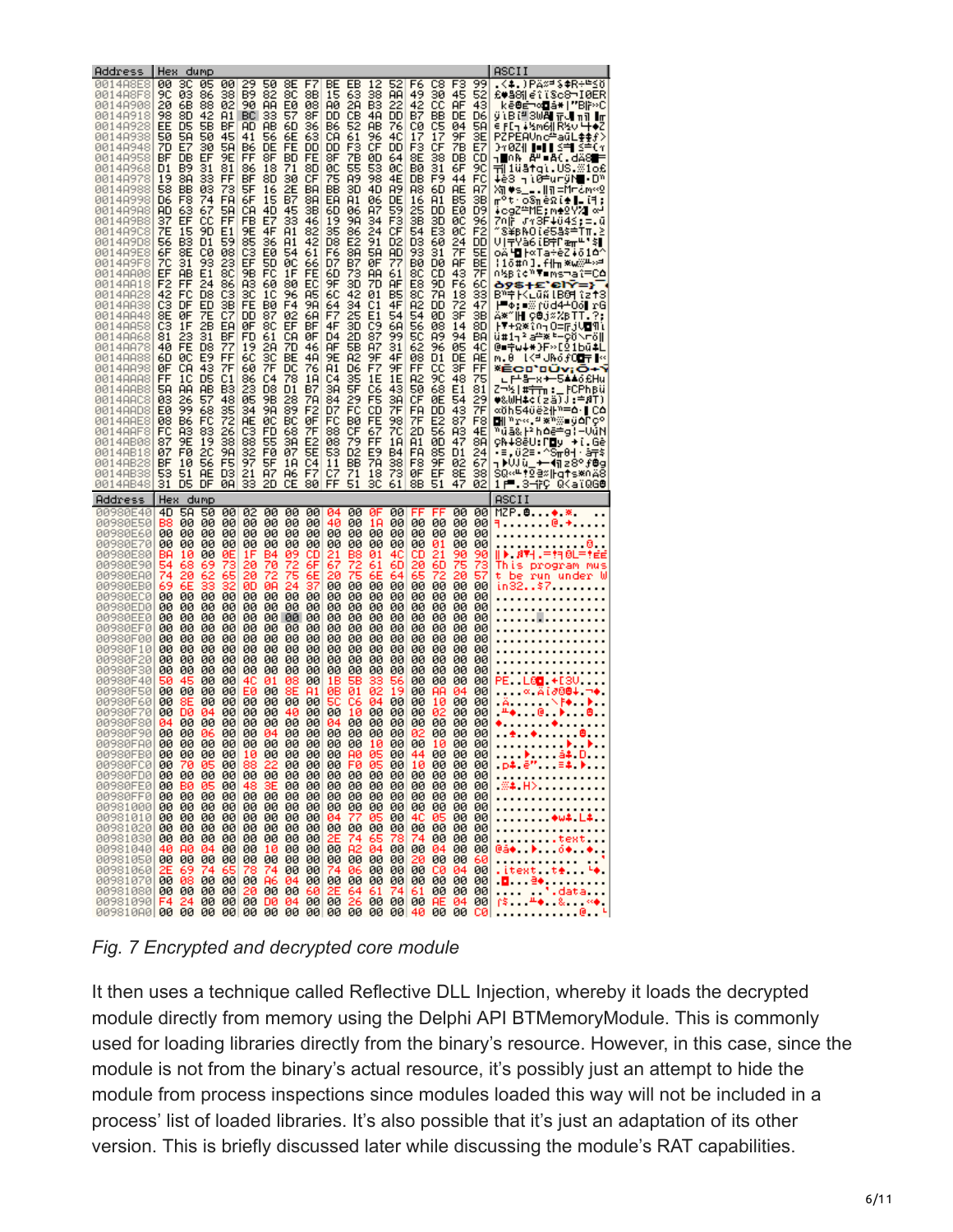## **Ozone RAT**

The Ozone RAT website has been active for a year, offering 2 package options – Standard (\$20) and Platinum (\$50). The latter offers a lifetime license and bonus features for Crypto Mining and MSWord Exploit builder.



*Fig.8 Ozone Website*

It was not difficult to find a "modified" version of the application for testing. We got ahold of Ozone 0.55. Although based on the demo video from the website, version 0.60 is already available.

The Ozone interface has all the characteristics of a typical RAT client - main interface, server builder, and a control center.

The main interface shows the status of the running servers and the active ports being used for communication.

| <b>Ozone 0.55</b>     |                           |             |                                         |           |      |                            | $ \Box$ $\times$ |  |
|-----------------------|---------------------------|-------------|-----------------------------------------|-----------|------|----------------------------|------------------|--|
| Settings              | <b>Builder</b> Logs About |             |                                         |           |      |                            |                  |  |
| [flq]<br>$\mathbb{D}$ | ℙ                         | User@PC     | <b>OS</b>                               | Cam       | Ver  | <b>Active window</b>       | Ping             |  |
| malid                 |                           | winxp@WINXP | Windows XP                              | <b>No</b> | 0.55 | C:\WINDOWS\system32\cmd    | 219              |  |
|                       |                           |             |                                         |           |      |                            |                  |  |
| Running: (main), RP   | TCP: 14344                |             | RP_TCP: 8080 RP_SOCKS5: 127.0.0.1: 9090 |           |      | RP_CLI: <not set=""></not> |                  |  |

*Fig.9 Main interface shows active connections*

Building a server component is very simple. One does not need to be an expert to build one and distribute it. As mentioned earlier, the server has two versions - the "FAT" and the "loader-only" version. The former is bigger (duh!) because the core module is already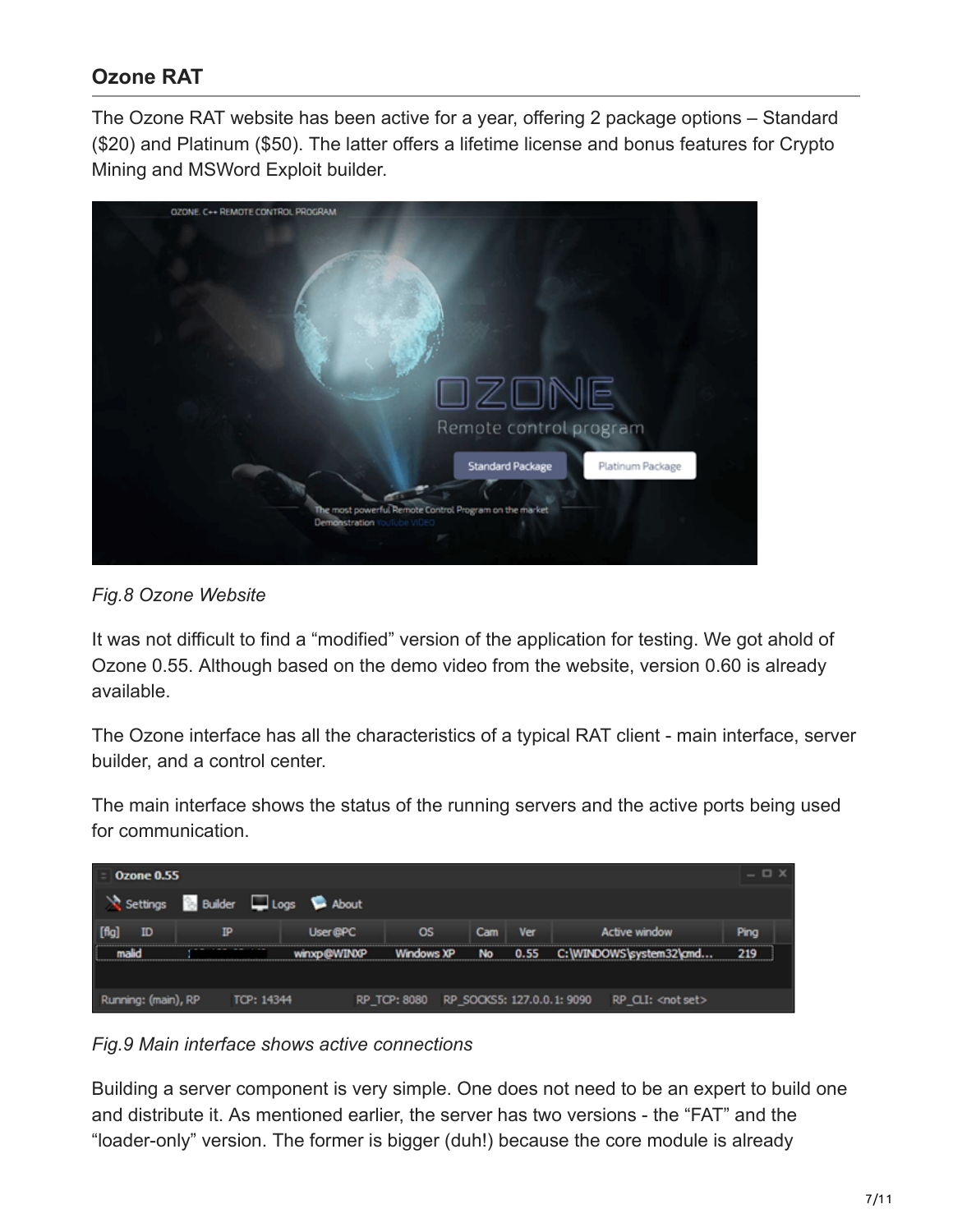included in the server binary as a resource. In this version, it makes more sense to use the Reflective DLL Injection version to avoid additional dropped files. In the case of the latter, as mentioned previously, this can be a process inspection evasion or simply an adaptation of the "FAT" version. It also has the option to pack the binary with a simple UPX.

| <b>Builder</b>                       |                     |                                                                                      | x            | <b>Builder</b>          |                                    |                     |              | x |
|--------------------------------------|---------------------|--------------------------------------------------------------------------------------|--------------|-------------------------|------------------------------------|---------------------|--------------|---|
| Connection                           | <b>Installation</b> | <b>Build</b>                                                                         |              | Connection              | <b>Installation</b>                | <b>Build</b>        |              |   |
|                                      | IP/DNS              |                                                                                      |              | $\overline{\mathbf{x}}$ |                                    | <b>Installation</b> |              |   |
| Port:                                | 14344               |                                                                                      |              | Filename:               |                                    |                     |              |   |
| Password:                            | malpass             |                                                                                      |              | server.exe              |                                    |                     |              |   |
| ID:                                  | malid               |                                                                                      |              |                         | Copy into the following Directory: |                     |              |   |
| Connect to IP:                       |                     |                                                                                      |              | Application Data        |                                    |                     |              |   |
|                                      |                     |                                                                                      | ÷            | All Users<br>●          |                                    |                     |              |   |
|                                      |                     |                                                                                      |              |                         |                                    | Startup             |              |   |
| IP                                   |                     | <b>Status</b><br>Not tested!                                                         |              | $\vert x \vert$         |                                    |                     |              |   |
|                                      |                     |                                                                                      |              | Registry\\HKCU          |                                    |                     |              |   |
|                                      |                     |                                                                                      |              | AudioClient             |                                    |                     |              |   |
|                                      |                     |                                                                                      |              |                         |                                    |                     |              |   |
|                                      |                     |                                                                                      |              |                         |                                    |                     |              |   |
|                                      |                     |                                                                                      |              |                         |                                    |                     |              |   |
|                                      |                     |                                                                                      |              | $\Box$ Melt             |                                    |                     | Hide process |   |
| Current Profile: User                |                     |                                                                                      |              |                         |                                    |                     |              |   |
| <b>Builder</b>                       |                     |                                                                                      | ×            |                         |                                    |                     |              |   |
| Connection                           | Installation        | <b>Build</b>                                                                         |              |                         |                                    |                     |              |   |
| [8/24/2016 11:36:11 AM] Port is ok!  |                     | [8/24/2016 11:36:11 AM] Password is ok!                                              |              |                         |                                    |                     |              |   |
| [8/24/2016 11:36:11 AM] ID is ok!    |                     |                                                                                      |              |                         |                                    |                     |              |   |
| [8/24/2016 11:36:11 AM] IP's ok!     |                     |                                                                                      |              |                         |                                    |                     |              |   |
|                                      |                     | [8/24/2016 11:36:11 AM] Filename is ok!                                              |              |                         |                                    |                     |              |   |
|                                      |                     | [8/24/2016 11:36:11 AM] HKCU Startup is ok!<br>[8/24/2016 11:36:11 AM] Server is OK! |              |                         |                                    |                     |              |   |
|                                      |                     | [8/24/2016 11:36:11 AM] Settings written to File!                                    |              |                         |                                    |                     |              |   |
| [8/24/2016 11:36:11 AM] Server built |                     |                                                                                      |              |                         |                                    |                     |              |   |
| successfully!                        |                     |                                                                                      |              |                         |                                    |                     |              |   |
|                                      |                     |                                                                                      |              |                         |                                    |                     |              |   |
|                                      |                     |                                                                                      |              |                         |                                    |                     |              |   |
|                                      |                     |                                                                                      |              |                         |                                    |                     |              |   |
|                                      |                     |                                                                                      |              |                         |                                    |                     |              |   |
|                                      |                     |                                                                                      |              |                         |                                    |                     |              |   |
|                                      |                     |                                                                                      |              |                         |                                    |                     |              |   |
| Close                                |                     | $\times$ FAT $\Box$ UPX                                                              | <b>Build</b> |                         |                                    |                     |              |   |

*Fig.10 Builder for the customizable server binary*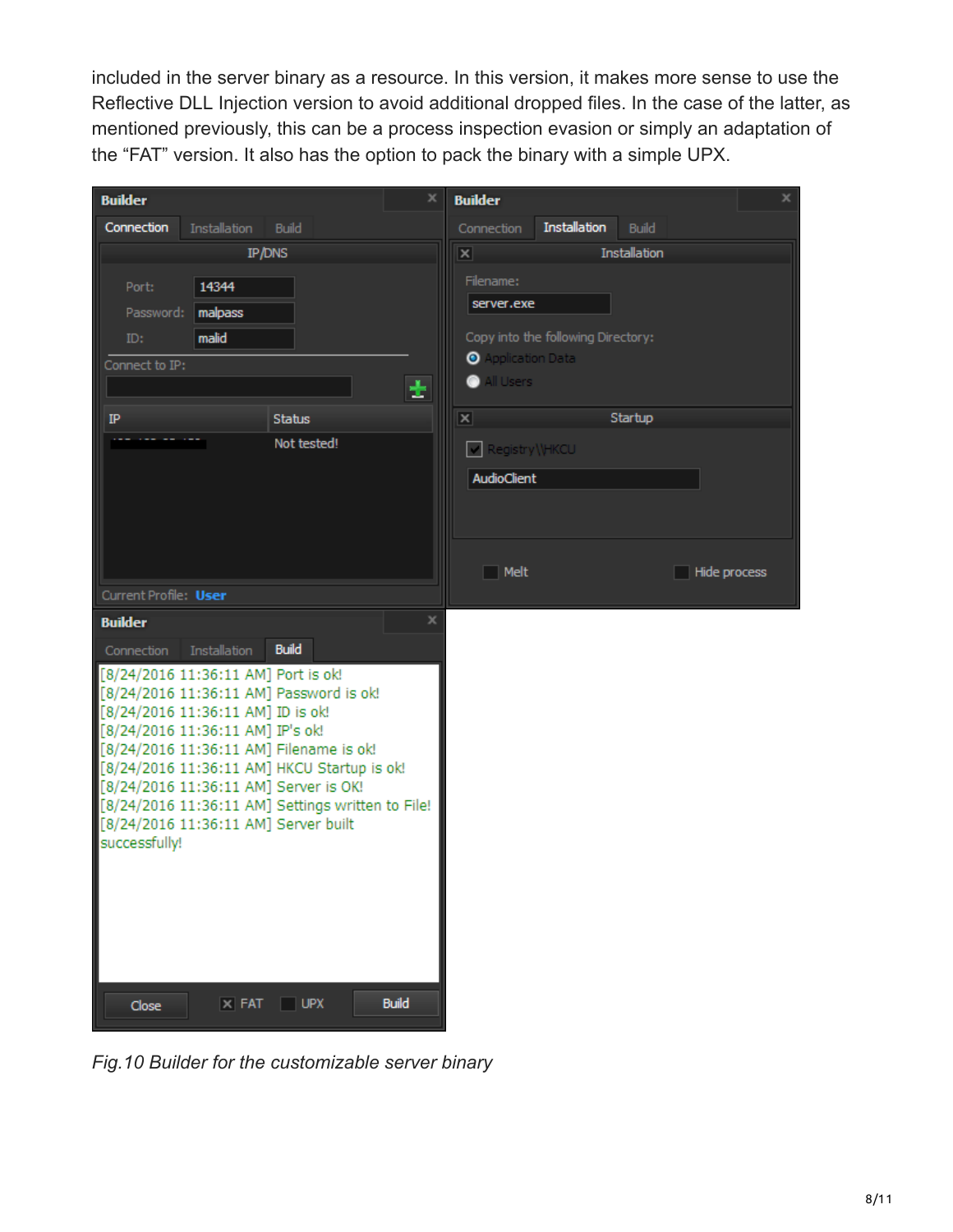All RAT operations that can be executed by the server are in the Control Center interface. This includes everything from simple file operations to fully controlling the system using a [remote desktop. Its arsenal is common to RAT applications, except for the hVNC \(or hidden](https://www.malwaretech.com/2015/09/hidden-vnc-for-beginners.html) VNC) module. Basically, hidden VNC takes advantage of Windows' multiple desktop capability to open a new hidden desktop session for the attacker to control. Since applications running from other desktops are invisible to others, an attacker can control the system and run applications without the user knowing - a very tricky feature to implement.



*Fig.11 Control Center for the RAT operations*

As an attempt to prevent malicious usage, the website includes a list of Terms of Services (TOS), attempting to scare violators with a *"license ban"*. Included in the list are the terms, *"You are not allowed to use it in malicious ways"* and *"You are not allowed to send out a bin to another person's PC's without their permission."* However, for a tool intended only for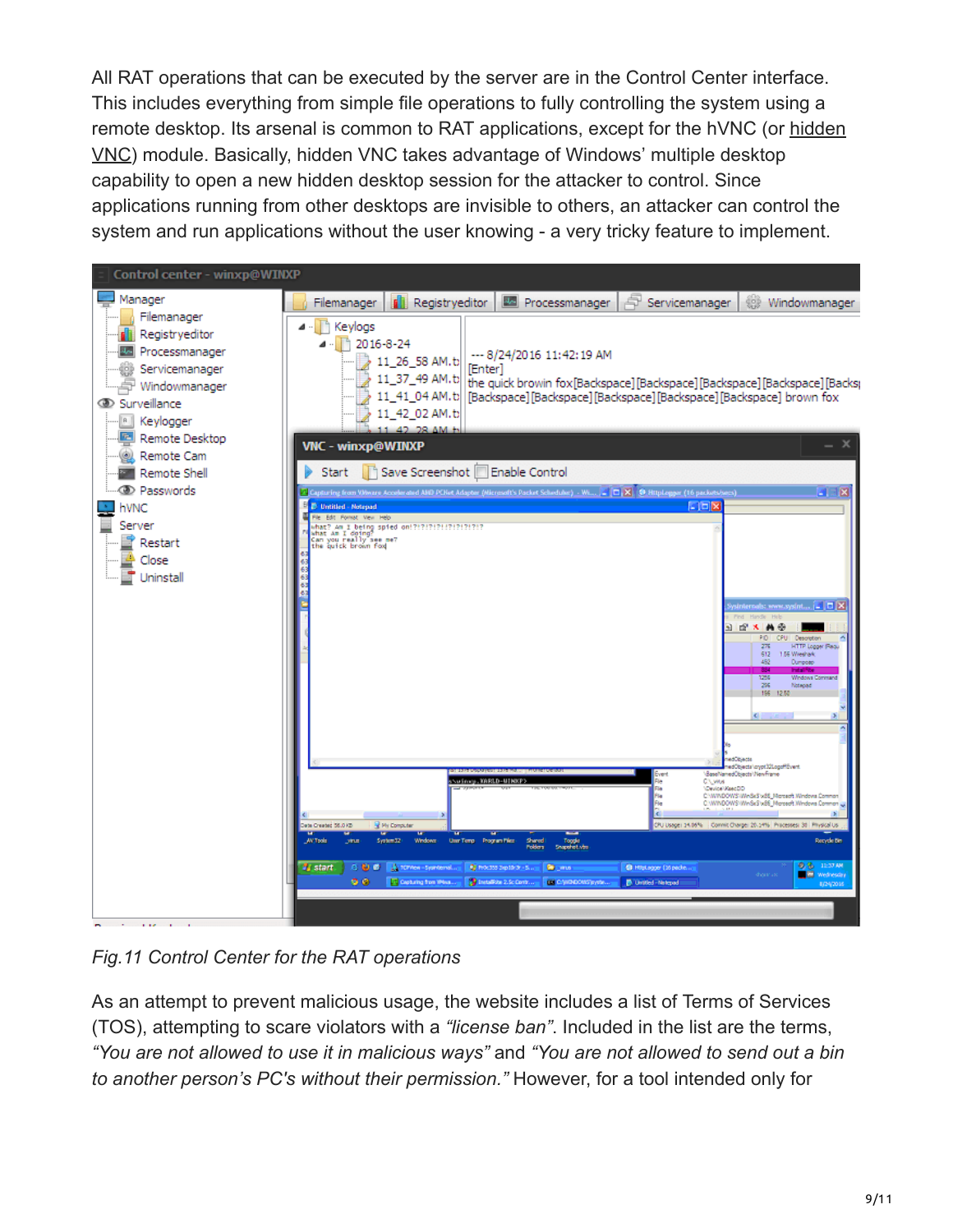legitimate purposes, but at the same time including an exploit builder and hidden VNC as features, there's seems to be a little contradiction between its stated function and its actual functionality.

## **Conclusion**

An important lesson here is that malware actors still use simple, but very effective socialengineering techniques to get those extra clicks from unaware and untrained users. Also, in this particular case, in addition to an MITM setup, a RAT malware is installed in the system. This multiple setup shows how much an attacker desires to take control of a system.

With RAT applications like Ozone, one does not need to be an expert to create and distribute malware. Anyone can buy Ozone from their websites, or simply download "modified" versions, like what we used in our tests for this article. Some are publicly available, and can be attractive to curious minds. Just a few words of caution, though. This can be a cunning ordeal. These "modified" versions may be the malware themselves. With a lack of understanding how malware schemes work, even before starting your first attack, you may inadvertently become one of the first victims.



Fig.12 Keylog from the server installed by the modified Ozone RAT client

## **IOC's**

70ece9b44f54fa5ac525908da412bf707ce7fae08a8f2b8134f34133df43e982 - W32/OzoneRAT.A!tr

71f1073d0b8aabaf0a2481e9b7c1cd0ca906fee719b45f7d4722d01884c75a17 - JS/Nemucod.C060!tr.dldr

-= FortiGuard Lion Team =-

#### **Related Posts**

Copyright © 2022 Fortinet, Inc. All Rights Reserved